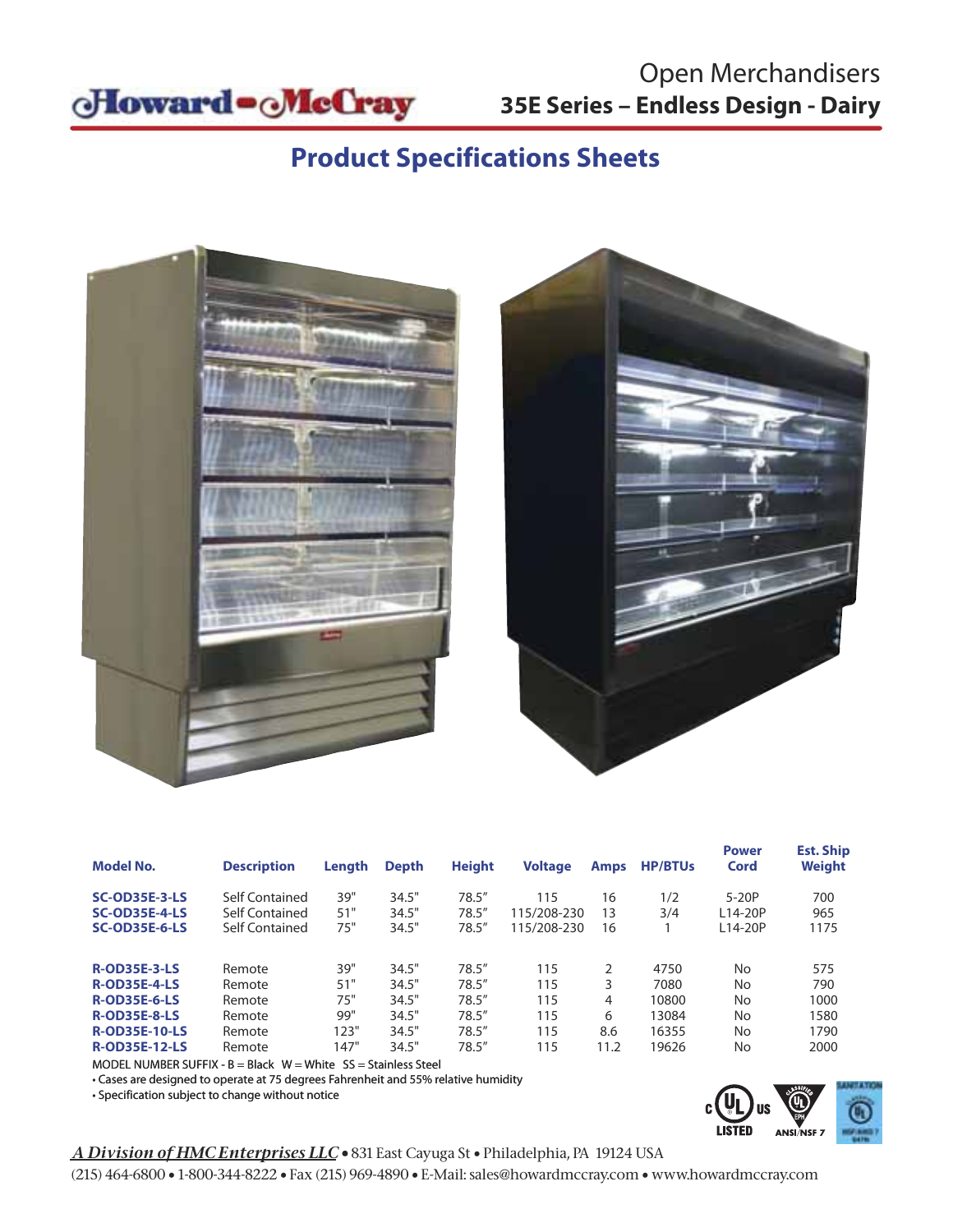**oHoward - McCray** 

# **Standard Specifications and Optional Features**

#### **CONSTRUCTION**

- UL Classified to ANSI/NSF 7
- Foamed in place CFC free foam
- Heavy gauge steel super structure
- Multi deck
- Endless design allows for continuous line up

#### **INTERIOR**

- White, black, or stainless steel end panels
- Removable white, black, or stainless steel floor pans • White, black, or stainless steel perforated rear wall
- (for even air distribution)
- Full length lighting at top of unit
- 4 levels of lighted shelving
- 5 levels of product display
- Stylish price tag molding on each shelf

#### **EXTERIOR**

- White, black, or stainless steel ends and front
- Removeable front grill allows for cleaning
- and servicing
- 1" bumper
- Choice of end panels

#### **FINISHES**

- White, black, or stainless steel end panels
- White, black, or stainless steel front rail
- White, black, or stainless steel end trim
- Laminate, and custom paints available
- Coated galvanized rear

#### **LIGHTING**

- 1 row at inside top of unit
- 4 rows of lighted shelving

#### **ELECTRICAL REQUIREMENTS**

- Self contained unit comes with cord and plug
- UL/CUL listed
- See Tech page for details on voltage

#### **REFRIGERATION**

- R404A expansion valve system
- Low velocity fans located below deck area (to insure even flow of air)
- Electronic Control System with automatic air defrost to maintain balanced temperatures
- New high efficency air screen technology
- Self contained system
- Copeland hermetic unit
- Remotes available

#### **OPTIONAL FEATURES**

- Solid state lighting
- Night covers
- Security cover
- Peg bars
- Electric condensate pan, with separate plug
- Insulated divider for line ups
- Plexiglas divider for line ups
- Stainless steel, laminated or paint
- Product stops on shelving
- 3 different end panel choices
- Digital thermometer

#### *Important Note:*

*All refrigerated cases are designed to operate in an environment of 75 degrees and 55% relative humidity. Product must be cooled before being displayed within the case. DRAIN IS REQUIRED*

> $4.75 - 74.75$  $-34.5$ 78 5 30.969 **35E-Solid Standard**

*A Division of HMC Enterprises LLC •* 831 East Cayuga St • Philadelphia, PA 19124 USA

(215) 464-6800 • 1-800-344-8222 • Fax (215) 969-4890 • E-Mail: sales@howardmccray.com • www.howardmccray.com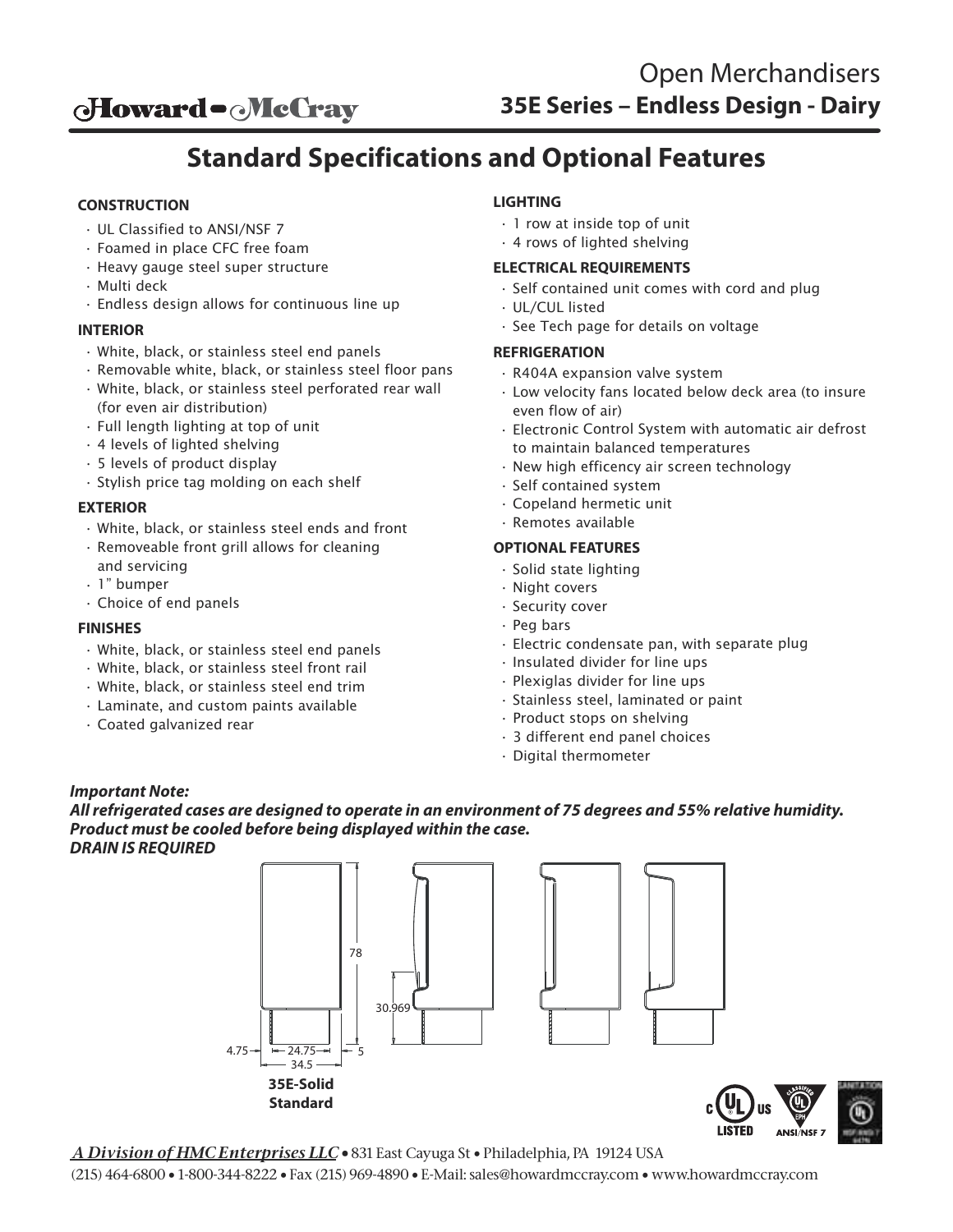### Howard - McCray

# Open Merchandisers **35E Series – Endless Design - Dairy**

# **Technical Data**

|                                 |                 | <b>Remote or Self Contained</b> |                     |                   | <b>Remote Only</b> |                    |                    |  |
|---------------------------------|-----------------|---------------------------------|---------------------|-------------------|--------------------|--------------------|--------------------|--|
| <b>Model No.</b>                |                 | <b>OD35E-3-LS</b>               | <b>OD35E-4-LS</b>   | <b>OD35E-6-LS</b> | <b>OD35E-8-LS</b>  | <b>OD35E-10-LS</b> | <b>OD35E-12-LS</b> |  |
| Length with (2) ends            |                 | 39''                            | 51''                | 75''              | 99"                | 123''              | 147''              |  |
| <b>Length without ends</b>      |                 | 36''                            | 48''                | 72"               | 96''               | 120''              | 143''              |  |
| <b>Height with ends</b>         |                 | 78.5''                          | 78.5"               | 78.5"             | 78.5''             | 78.5''             | 78.5''             |  |
| <b>Height without ends</b>      |                 | 78''                            | 78''                | 78''              | 78''               | 78''               | 78''               |  |
| <b>Depth with ends</b>          |                 | 34.5''                          | 34.5''              | 34.5''            | 34.5''             | 34.5''             | 34.5''             |  |
| <b>Depth without ends</b>       |                 | 34.25"                          | 34.25"              | 34.25"            | 34.25"             | 34.25"             | 34.25"             |  |
| <b>Endless design</b>           |                 | <b>YES</b>                      | <b>YES</b>          | <b>YES</b>        | <b>YES</b>         | <b>YES</b>         | <b>YES</b>         |  |
| (Dimensions are +/- 1/4")       |                 |                                 |                     |                   |                    |                    |                    |  |
|                                 |                 |                                 |                     |                   |                    |                    |                    |  |
| <b>Operating temperature</b>    |                 | 34°F to 38°F                    | 34°F to 38°F        | 34°F to 38°F      | 34°F to 38°F       | 34°F to 38°F       | 34°F to 38°F       |  |
| <b>Refrigerant (exp. valve)</b> | SC              | R404A                           | R404A               | R404A             | (2) R404A          | (2) R404A          | $(2)$ R404A        |  |
| <b>Compressor size HP</b>       | $\overline{SC}$ | 1/2                             | 3/4                 | $\mathbf{1}$      | not included       | not included       | not included       |  |
| Defrost per day (24 hours)      | Air Defrost     | 3 @ 30 min.                     | 3 @ 30 min.         | 3 @ 30 min.       | 3 @ 30 min.        | 3 @ 30 min.        | 3 @ 30 min.        |  |
| BTU's at +20°F Evap. Temp.      | R               | 4750                            | 7080                | 9400              | 13084              | 16355              | 19626              |  |
| <b>Voltage</b>                  | SC              | 115                             | 115/208-230         | 115/208-230       | 115                | 115                | 115                |  |
| Amperage                        | SC              | 16                              | 13                  | 16                | N/A                | N/A                | N/A                |  |
| <b>Remote Voltage</b>           | R               | 115                             | 115                 | 115               | 115                | 115                | 115                |  |
| <b>Amperage, lights only</b>    | R               | $\overline{2}$                  | 3                   | 4                 | 6                  | $\overline{7}$     | 8                  |  |
| Cord and plug                   | SC              | $5-20P$                         | L14-20P             | L14-20P           | N/A                | N/A                | N/A                |  |
|                                 | R               | N/A                             | N/A                 | N/A               | N/A                | N/A                | N/A                |  |
|                                 |                 |                                 |                     |                   |                    |                    |                    |  |
| <b>Exterior color</b>           |                 | W, B, SS                        | <b>W, B, SS</b>     | W, B, SS          | W, B, SS           | W, B, SS           | W, B, SS           |  |
| <b>Interior color</b>           |                 | W, B, SS                        | W, B, SS            | W, B, SS          | W, B, SS           | W, B, SS           | W, B, SS           |  |
| # of rows / shelves             |                 | 4/4                             | 4/4                 | 4/8               | 4/8                | 4/12               | 4/16               |  |
| Shelf size depth                |                 | $(1)$ 14" $(1)$ 16"             | $(1)$ 14" $(1)$ 16" | (2) 14'' (2) 16'' | (2) 14'' (2) 16''  | (3) 14'' (3) 16''  | (4) 14'' (4) 16''  |  |
|                                 |                 | (2) 18''                        | (2) 18''            | (4) 18''          | (4) 18''           | (6) 18''           | (8) 18''           |  |
|                                 |                 |                                 |                     |                   |                    |                    |                    |  |
| <b>Shipping Info</b>            |                 |                                 |                     |                   |                    |                    |                    |  |
| <b>Height</b>                   |                 | 86"                             | 86''                | 86''              | 86"                | 86''               | 86''               |  |
| <b>Depth</b>                    |                 | 44"                             | 44"                 | 44"               | 44"                | 44"                | 44"                |  |
| Length                          |                 | 61"                             | 61"                 | 86"               | 109"               | 135''              | 157''              |  |
| <b>Gross weight SC/R</b>        |                 | 700/575                         | 965/790             | 1175/1000         | 1580               | 1790               | 2000               |  |
| <b>Cubic feet</b>               |                 | 130                             | 130                 | 184               | 233                | 288                | 336                |  |

#### **(ALL WHITE OR ALL BLACK, NO EXTRA CHARGE—IF COLORS ARE MIXED AN ADDITIONAL CHARGE WILL APPLY)**

Prefix **Suffix**  $SC = Self$  Contained  $B = Black$  $R =$ Remote  $S =$  Stainless Steel

 $LS = T8$  lighting  $LED =$  Solid state lighting

- Cases are designed to operate at 75 degrees Fahrenheit and 55% relative humidity
- Cases are equipped with drains; check your local building codes for connection requirements.
- Specification subject to change without notice



*A Division of HMC Enterprises LLC •* 831 East Cayuga St • Philadelphia, PA 19124 USA

(215) 464-6800 • 1-800-344-8222 • Fax (215) 969-4890 • E-Mail: sales@howardmccray.com • www.howardmccray.com